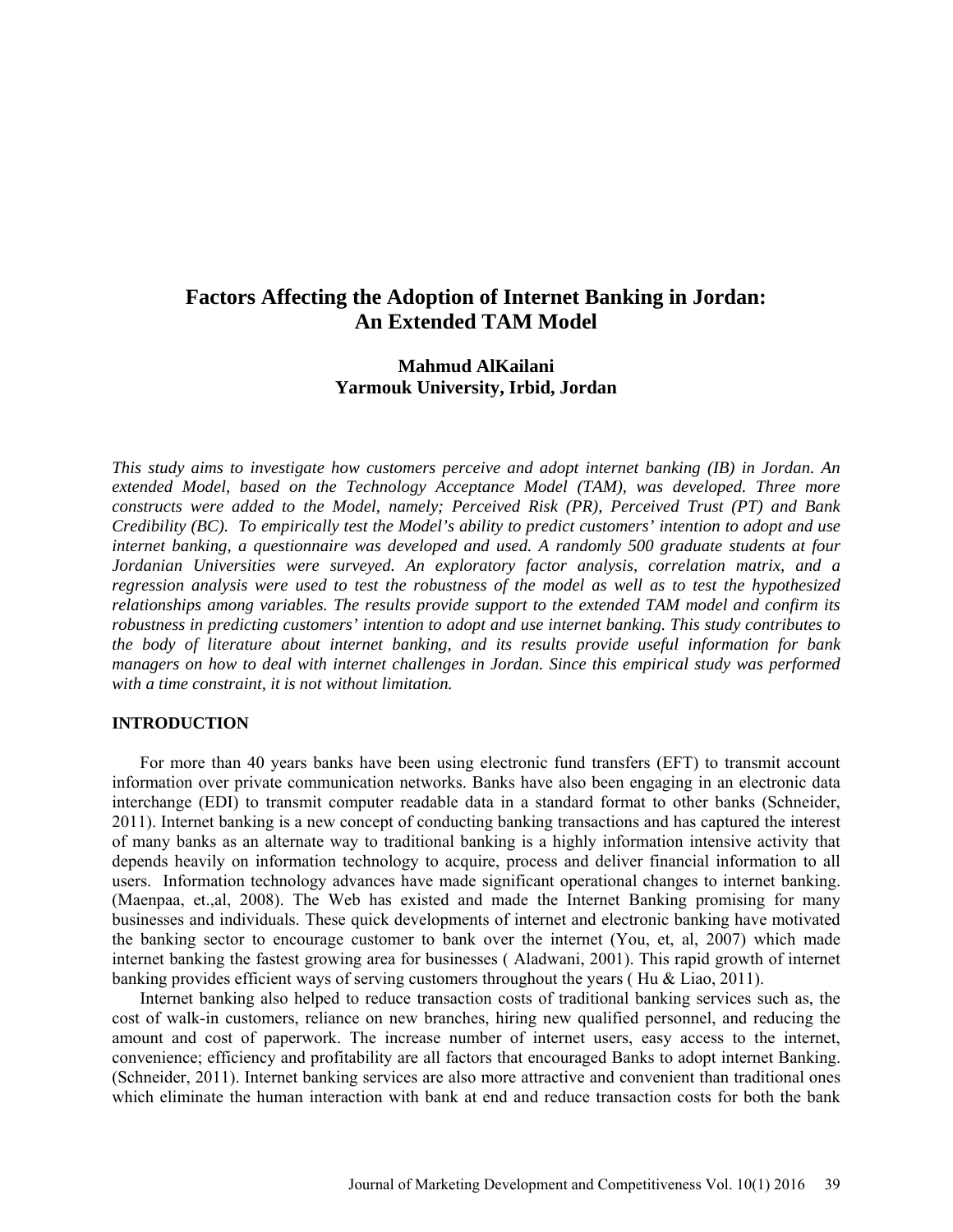and clients (Alam, et. al, 2007). Thus internet banking is believed to improve customer satisfaction as it can provide faster, easier and more convenient service (Bauer & Hein, 2005). There is a good reason to believe that the widespread availability and usage of the internet and cell phone technology applications will shake the way financial services are produced and delivered to customers in the coming future.

However Internet banking has been introduced to Jordan 15 years ago; and Jordan is one of the pioneering adopters of internet banking countries in the Middle East, the adoption of internet banking by Jordanians still low regardless the millions of dollars invested in upgrading and maintain the internet technology infrastructure needed ( Al-Majali & Mat,2011). There exists no research examining customers' behavioral intention to adopt internet banking services through extending TAM in the Middle East and little research has taken place investigating the area of internet banking acceptance in Jordan.

To fill this gap, this research was developed to test hypotheses using the framework of the extended TAM as the foundation to determine the predictors of customers' intention to use internet banking in Jordan. The goal of this research is to investigate the behavioral intention of Jordanian customers to adopt internet banking with a focus on the technology acceptance model ( TAM) variables (perceived ease of use, perceived usefulness, perceived risk); bank credibility, Perceived Risk, and Perceived Trust. This research is organized as follows: first, a review of literature on the technology acceptance model (TAM), bank credibility, Perceived Risk, and Perceived Trust based on which the model and hypotheses are formulated to predict customers' intention to adopt internet banking, is presented. Second, research methodology and new model is tested. Third, findings of the analysis are presented. Finally, discussion of limitation and implication is concluded.

## **An Overview of the Banking Sector of Jordan**

Jordan lies in the heart of the Middle East, sharing boarders with Syria to the North, Saudi Arabia to the South, Iraq to the East, and Palestine to the West. Jordan has a population of 10 million people, mostly middle income. Jordan has a high literacy rate (96%), a GDP of \$40 billion, 9 million cell phone subscribers, and 6 million internet users (Jordan Factbook, 2012).

The Association of Banks in Jordan report (2012) shows that Banks in Jordan registered a recognizable progress in all arenas in the past decade. The number of banks went up from 21 banks in 2003 to 26 banks in 2012. The number of branches also witnessed an annual growth rate of 5.3%, making them standing at 702 branches in 2011, while the number of ATM units grew by annual rate of 9.6%, reaching 1219 units in the same year. Indicators of the consolidated budget of banks operating in Jordan show that the total assets of banks recorded a noticeable increase that grew annually by 10.8% during the period of 2003- 2012, reaching the amount of 39.3 billion JDs by the end of 2012. Credit facilities extended by banks operating in Jordan increased by an annual growth rate of 12.3%, reaching 17.8 billion dinar in 2012. Deposits at banks also grew during the same period by an annual rate of 10.4%, touching 25 billion JD by the end of 2012. Capital, Reserves, and Allowances of banks rose by 14.6%, standing at 8.4 billion JD by the end of 2012.Indicators of financial strength of Jordanian banking system also displayed outstanding results. The percentage of non-performing debts began a down-the-hill trend since 2003 until it reached 8.4% in the first half of 2012, which remains within the internationally acceptable levels.

## **Theoretical Framework and Model Formulation**

## *Technology Acceptance Model (TAM)*

Davis (1989) was first to introduce the Technology Acceptance Model (TAM) ( Figure 1) where he assumes that users' adoption of computer system depends on their behavioral intention to use, which , in turn, depends on attitudes consisting of two beliefs, specifically perceived use of use and perceived usefulness. Davis (1989) advanced his thoughts based on Theory of Reasoned Action (TRA) which was developed by Fishbein and Ajzen( 1975). The model suggests that when users are presented with a new software package, a number of factors influence their decision about how and when they will use it. Davis (1989) defined these variables as: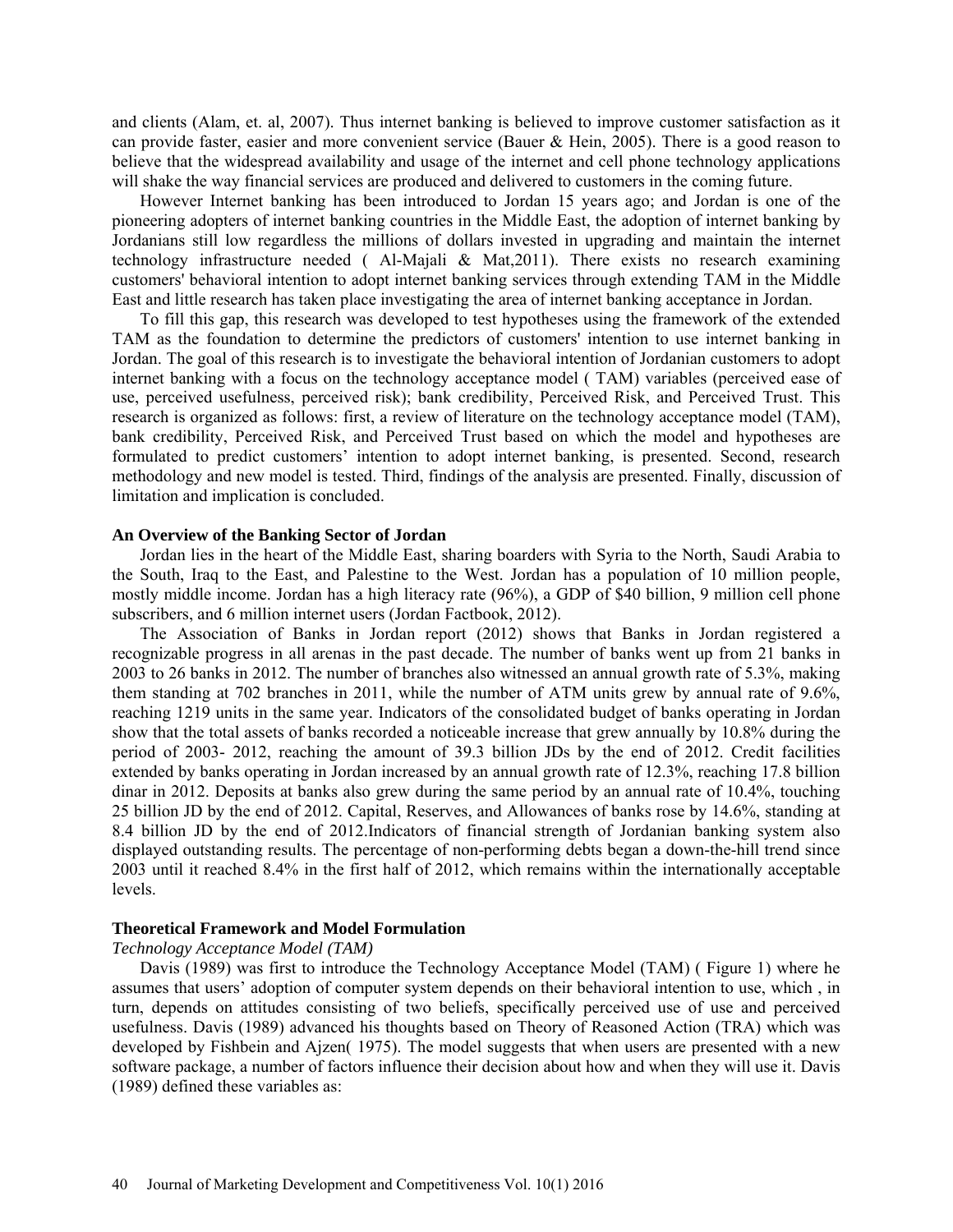Perceived usefulness (PU) which was defined as "the degree to which a person believes that using a particular system would enhance his or her job performance" and Perceived ease-of-use (PEOU) which was defined as "the degree to which a person believes that using a particular system would be free from effort" (Davis, 1989).



**FIGURE 1 TECHNOLOGY ACCEPTANCE MODEL**

According to TAM, if a user perceives a specific technology as useful, she/he will believe in a positive use-performance relationship. Since effort is a finite resource, a user is likely to accept an application when she/he perceives it as easier to use than another .As a consequence, educational technology with a high level of PU and PEOU is more likely to induce positive perceptions. The relation between PU and PEOU is that PU mediates the effect of PEOU on attitude and intended use. In other words, while PU has direct impacts on attitude and use, PEOU influences attitude and use indirectly through PU. In the context of information technologies, the technology acceptance model (TAM). TAM suggests users formulate a positive attitude toward the technology when they perceive the technology to be useful and easy to use (Davis, 1989).

TAM has become a commonly used model to foresee acceptance and use of information systems in different areas of research; in social influence and cognitive instrumental processes ( venkatesh and Davis, 2000), in control, intrinsic motivation and emotion ( venkatesh,2000), in integrating risk and acceptance of e-commerce (pavlou,2003), in flow theory in online consumer behavior (Kofaris,2002), in acceptance of telemedicine technology ( Hu, et. al, 1999), in the application usage on the World Wide Web (Lederer, et. al, 2000), and in learning goal orientation ( Mun and Hwang,2003. With the creation of the internet and WWW, many researchers have applied and adjusted the TAM to the electronic environment and internet adoption. Researchers came out with results that validate TAM (see: Suh and Han, 2002; Wu and Wang, 2005; Pikkarainen et. al., 2004; Lederer, et al, 2000; Moon and Kim, 2001).

The researcher will adopt the TAM as the base model for this research, and adjust the model to reflect the new proposed dimensions of internet banking. The researcher proposed another three constructs that should be embedded into the model to better understand the customer acceptance of internet banking in Jordan; Bank credibility, Perceived Risk and Perceived Trust. The researcher hypotheses that intention to adopt internet banking is influenced by attitudes, perceived usefulness, perceived ease of use, perceived bank credibility, perceived risk and perceived trust. The researcher will test the strength of the relationships embedded into the model and the robustness of the new model in predicting customers' intention to adopt internet banking in Jordan. The new model is depicted in figure 2. Actual usage in Davis's (1989) Model will be replaced with intention to adopt internet banking as a dependent variable. Practically, the rate of using internet banking in Jordan is relatively very low due to technical and nontechnical limitations of e-commerce in general and internet Banking in particular ( Abbad, et. al, 2011).Theoretically, some researchers found a strong relationship between usage and intention to adopt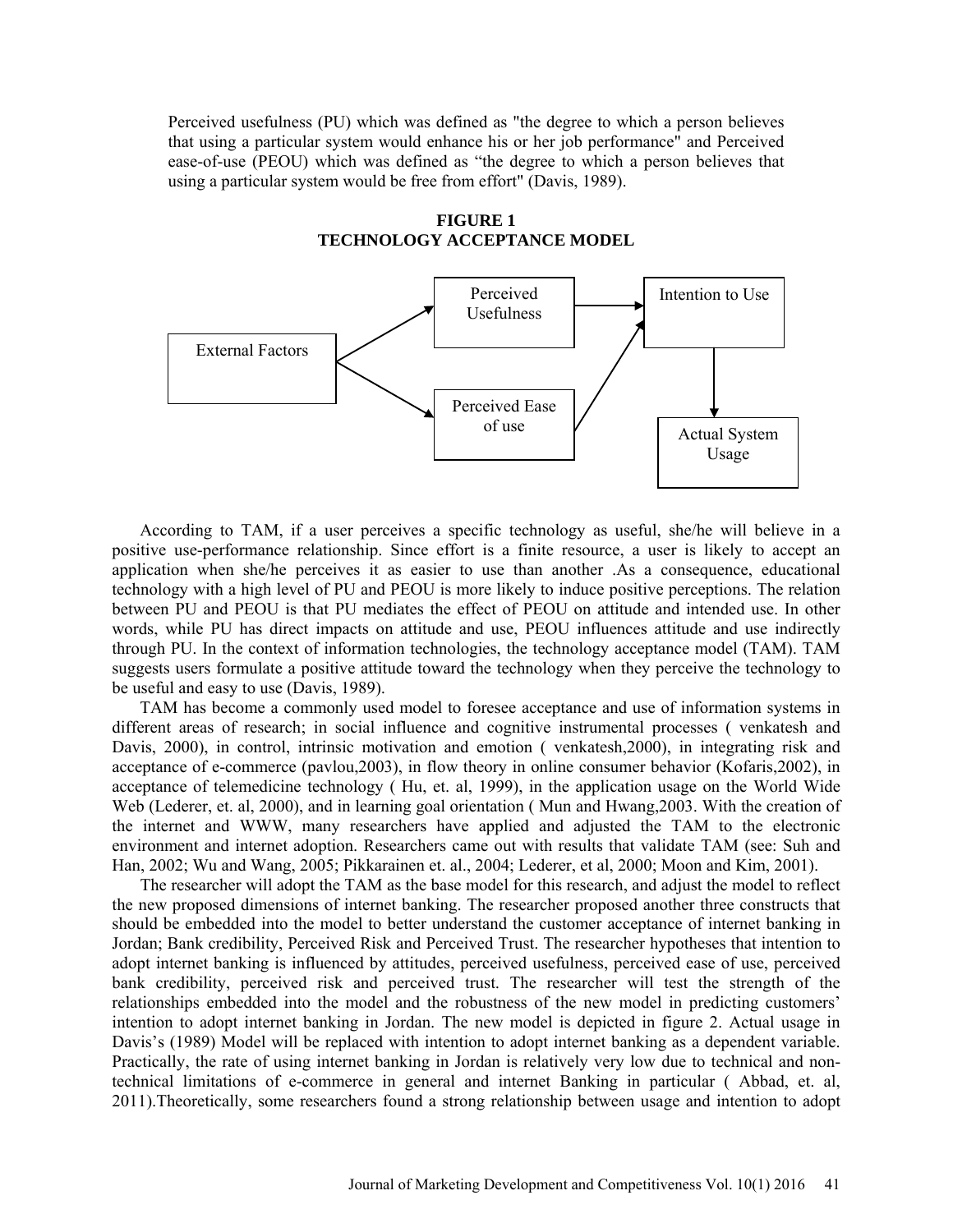(Venkatesh and Morris, 2000) which allows this change in the model. Therefore, the researcher will use intention to adopt internet banking as a dependent variable.



**FIGURE 2 PROPOSED NEW MODEL**

#### *Internet Banking*

Internet banking (IB) is defined as "the delivery of banking services through the open-access computer network (the internet) directly to customers' home on private address" (yiu et. al, 2007). IB is a new distribution channel for the delivery of banking services. The adoption of IB has been investigated by many researchers in different contexts (see: Abu Shanab, et al,2010; lee, 2009; Bauer and Hein,2005; Alsajjan and Dennis, 2010; Maenpaa, et al, 2008; Murillo, et. al, 2010; Riffai, et. al, 2011; Subsorn and Limwiriyakul, 2012; Hu and Lio, 2011; Centeno, 2004; Alam, et. al, 2007; Gikandi and Bloor, 2010; Jayaward and Foley, 2000; Suh and Han, 2002; Banan, 2010; Hutchinson and Warren, 2003; Casalo, et. al, 2008; Khrawish and Al-Sa'di, 2011; Kuisma, et. al, 2007; Abushanab, et. al, 2010; Tan and Teo, 2000; Malhotra and Singh, 2007; Mansumitrchai, 2012; Nor, et. al, 2010; Al-majali and Mat, 2011; Awamleh, et. al, 2010).

While TAM has been used with different scholars to predict users' intention to adopt computer and information technology systems, little research applied TAM to predict the adoption of internet banking; particularly in Jordan. Security is one of the important factors customers pay attention to in order to accept and complete internet transactions. The concept of security is highly related to the concept of risk and trust where web security reduces perceived risk and perceived trust customers experience while buying, selling or having transactions over the internet. Feeling secure removes customers' concerns about credibility of the bank site they are dealing with. Therefore the researcher believes that variables such as perceived risk, perceived trust and bank credibility could be considered predictors of attitudes and adoption of IB.

### *Bank Credibility (BC) and IB Adoption*

Bank credibility is one of the important factors that customers pay attention to when dealing with commercial banks. Bank credibility believed to matter for customers although BC is hard to measure (Blinder, 2000). As bank financial services are moving away from the bank providers and banks become more virtual, due to remote access technologies and internet infrastructure, customers are losing the direct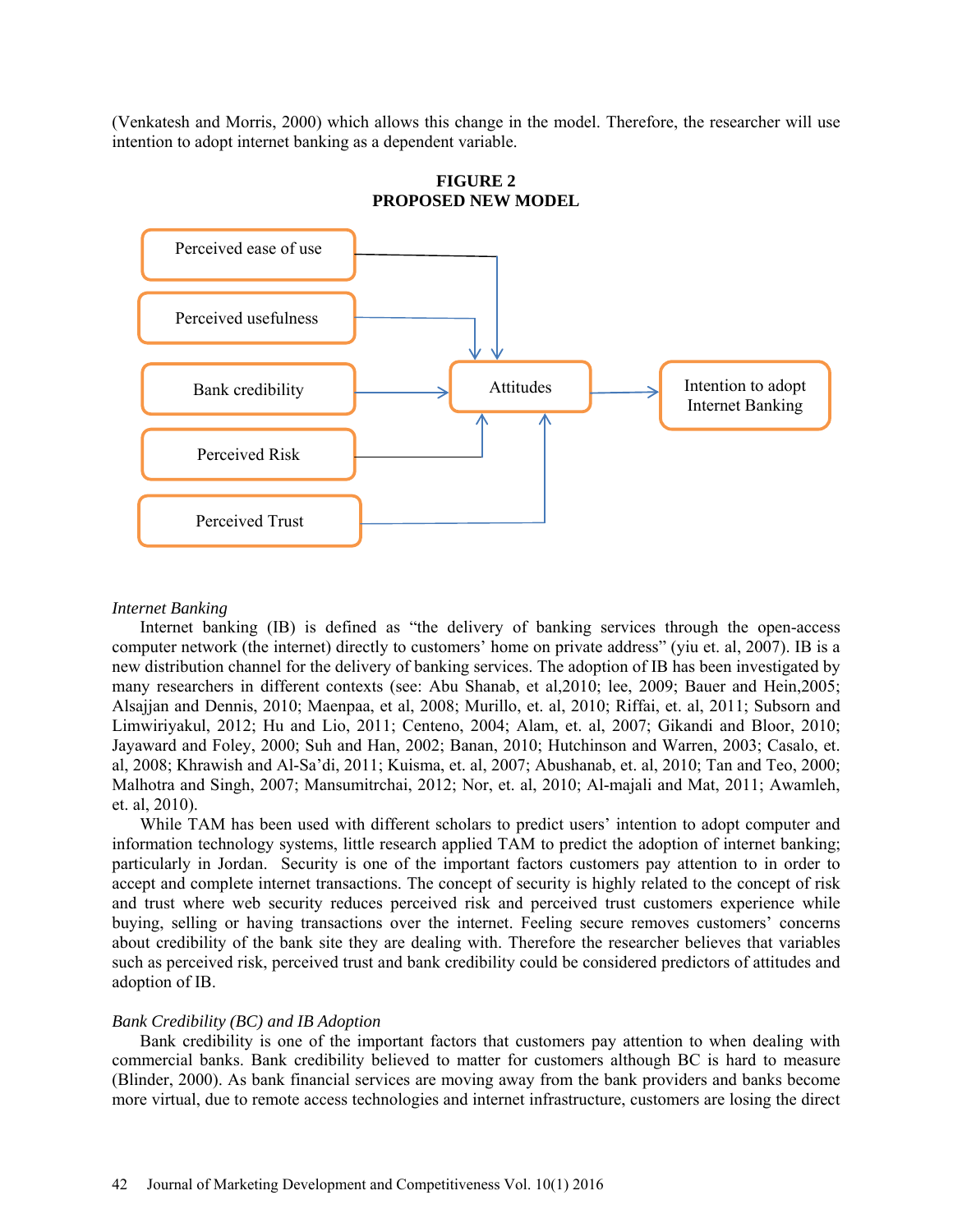interaction with bank employees which is causing them to deal with the new service virtually (Bauer and Hein, 2006). This new experience and unfamiliar setting of handling financial transactions will create fear and uncertainty to clients. Schnieder (2012) found that products that are familiar and well branded are easier to be sold over the internet and the risk associated with selling them is low. The researcher argues here that customers/clients, who view their banks as credible and trusty when dealing with them on the ground, will adopt internet services provided by the same bank easier than those clients who have issues with the banks they are trading with. A major part of bank credibility is clients' beliefs that banking transactions are completed confidentially, and safely; taking in to consideration reliability and privacy ( Matariina, et. al, 2008). Most banks use their management Information Systems to integrate banking services to serve customers with no errors ( Alam, et. al, 2007). Research has shown that operational precision is a significant quality consideration in products and services involving money investment (Liao and Cheung, 2002). The researcher believes that those banks who failed to fully integrate their MIS to serve customers efficiently and experienced some financial mistakes when transacting with customers will fail to convince their customers to adopt the internet version of the bank and will suffer credibility loss. Changing from traditional banking to internet banking requires frame-breaking and culture-changing of people and technology. The Jordanian culture is characterized with high uncertainty avoidance ( Alkailani and Kumar, 2011) and tendency towards an existing practice( Kusima, et. al, 2007). Jordanians want to see and touch products before making a purchase and prefer face to face communication (Alkailani, et. al, 2013). The researcher has a strong belief that Jordanian customers will find it challenging to accept internet banking and credibility of the bank will make such a challenge easier.

## *Perceived Ease of Use (PEOU) and IB Adoption*

PEU was defined by Davis (1989) as "the degree to which a person believes that using a particular system would be free of effort". Davis (1989) also found that even if potential users believe that a given application is useful, they may at the same time believe that the systems are too hard to use and that performance benefits of usage are outweighed by the effort of using the application. Perceived ease of use implies that existing routine practices can be applied to the situation at hand with less uncertainty (Eriksson and Sharma, 2003) According to TAM PEOU is a major factor that affects acceptance of information System (Davis et al., 1989). Henceforward an internet banking perceived to be easier to use more likely to be accepted by users.

### *Perceived Usefulness (PU) and IB Adoption*

PU was defined by Davis (1989) as "the degree to which a person believes that using a particular system would enhance his job performance". Snoj et al. (2004) find that users do not use a system for its own sake but instead use it because of its attributes that drive value, according to the utility provided by the combination of attributes, less the disutility represented by any sacrifices required to use the system in internet banking PU is associated with perceived benefits. Lee, 2009 proposed two types of benefits customers will get through internet banking; direct and indirect. Direct benefits refer to immediate and tangible benefits customers would enjoy by using internet banking such as faster transactions, aped, and increased financial transparency. Indirect benefits are less tangible and difficult to measure such as allowing customers to perform banking transactions anywhere in the world and enjoy a 24-hour service. Earlier research verified PU to have great effect on attitude and intentions of technology use (Davis, 1989; Lin and Lu, 2000; Gefen et al., 2003)

#### *Perceived Risk and IB Adoption*

The first obstacle to electronic commerce adoption in general has been the lack of security over the internet ( Bhimani, 1996). Having reliable and secure transactions over the internet is essential to service quality. Banking transactions involve confidential financial transactions that require high level of reliability and confidentiality (Liao and Chueng, 2002). Applying this reasoning to internet banking customers will feel unsecure in case they experience monetary loss due to bank account misuse which will raise the level of perceived risk they have when doing internet banking transactions (Featherman and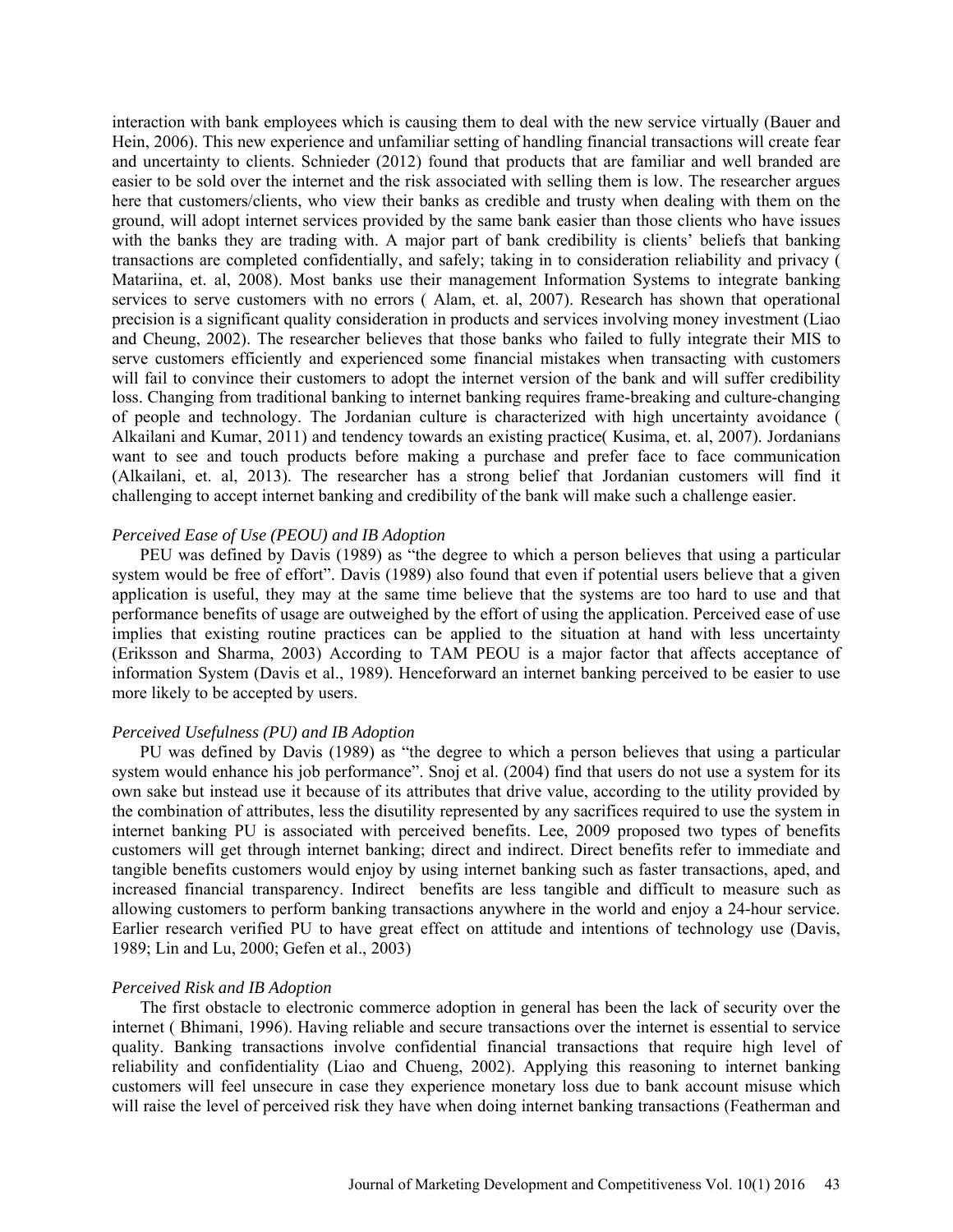Pavlou, 2003). Perceived Risk (PR) is the customer's subjective expectations of suffering a loss in pursuit of a desired outcome (Dowling and Staelin, 1994). Researchers found an association between perceived risk and consumer decision making (Lee, 2009). In the context of IB perceived risk could be financial; when customers are afraid of losing money (Kusima, 2007, social); when customer's social standing is enhanced or diminished depending on how internet banking is viewed ( Lee, 2009), time; when customers have difficulty navigating the bank website to find services or hyperlinks, and performance risk where customers suffer losses due to technology malfunctions ( Kusima, 2007). Research revealed that customers of internet banking had experienced at least one and sometimes more instances of electronic security threats and this threat was magnified in size and consequences when it comes to internet banking. The effect of such a negative experience had a prolonged effect that affect level of perceived risk customers have when banking over the internet ( Gikandi and Bloor, 2009).

## *Perceived Trust and IB Adoption*

Another issue in Internet banking is the issue of trusting online banking transactions. Morgan and Hunt (1994) described trust as the heart of all relationships. Trust is the willingness to become vulnerable to others (Rousseau et al. 1998). This vulnerability became more risky and uncertain especially when money is involved (McKnight and Chervany, 2001). The lack of trust affects customers' willingness to buy products and services over the internet (Friedman et al., 2000) and specially in middle eastern countries (Alkailani and Kumar, 2012; Alkailani, et. al, 2013).

Trust has been one of the obstacles that hinder individuals from adopting technology (Nor and Pearson, 2007) due to activities of hacking private sensitive information and identity theft. This has further affected consumers trust level of Internet banking (Kramer, 1999). Enhanced trust in internet banking will reduce monitoring and legal costs (Fortin et al., 2004). Trust significantly influences consumers' willingness or intention to use Internet banking. (Suh et al., 2007). Based on the previous discussion the researcher predicts that there is a statistical relation between consumer's trust and Internet banking. Page and Luding (2003) also consider that trust issues are crucial drivers of Internet banking adoption.

#### *Attitudes Toward Internet Banking in Jordan*

In Jordan, banks began to provide e-service in the year 2000, which was introduced by the Arab Bank. The past years have witnessed success in the banking sector and a major growth of Internet banking services in Jordan. Twenty-three banks with more than five hundred and forty-four branches across the country which created competition in performance, quality, and fees for banking services (Khrawish and Al-Sa'di,2011). Despite the rapid increase in information technology, internet banking is still not fully adopted in the Jordanian culture due to cultural barriers. Jordan is a country with high uncertainty avoidance and high indulgence (being socialized) dimensions (Hofestde, ….; Alkailani, et. al, 2013). This sense of uncertainty will create a feeling of resistance to new "uncertain" practices. Jordanians also prefer to see and touch products before buying them (Alkalini and Kumar, 2011), and they also prefer face to face communication to present their ideas and to express their feeling efficiently. Culture shapes the perception of individuals in different ways, which consequently impacts their decision on whether to adopt technology or not (Erumban and de Jong, 2006). Attitudes represent how the consumers feel about Internet banking. Consumers' attitude toward accepting new ideas and practices are highly affected by the culture they are living in. Jordanians are less receptive to adopting new ideas and resistance is a normal consumer behavior to change (Ram, 1987).

## **Research Methodology**

This represents the first research that examines the behavioral intention to adopt internet banking by extending the TAM in the Middle East. To collect data a questionnaire was designed by adapting the instrument and scales developed by TAM. The researcher improved the TAM by adding more constructs; Bank Credibility, Perceived Risk and Perceived Trust as a predictor of attitudes and intention to use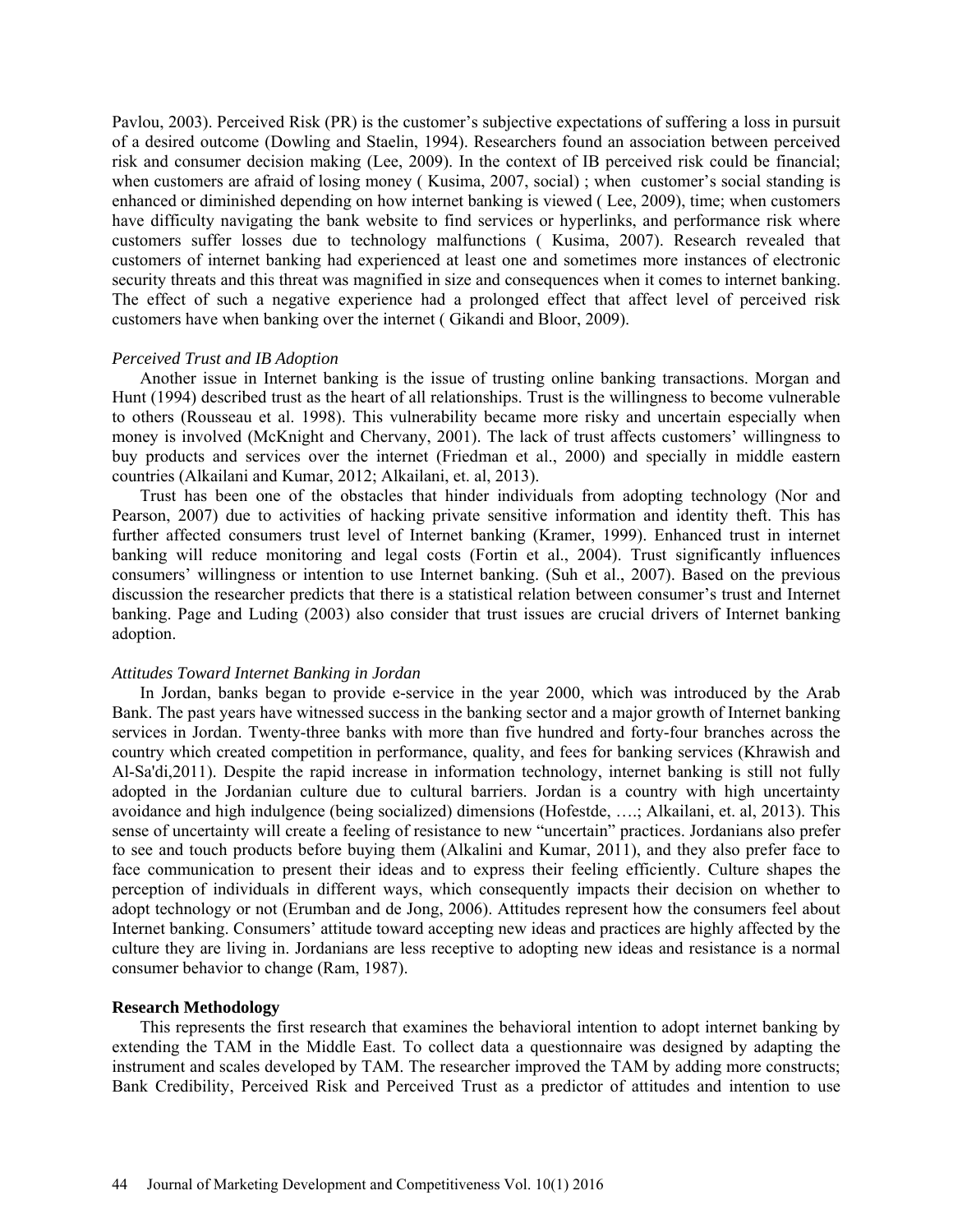internet banking. In building a valid measurement instrument, the researcher adopted the instruments and scales developed and validated in the following studies:

- To measure perceived ease of use and perceived usefulness, the instrument developed by Davis (1989).
- To measure Attitudes, the questionnaire developed by (cheung, et. al, 2005) was adopted.
- To measure Perceived risk and perceived trust, the instrument and scales developed by ( Lee, and Turban, 2001) were adopted.
- A bank credibility scale was developed by the researcher. Instruments and scales mentioned proved to have an established validity and reliability and have been replicated in several studies. A 5-point Likert scale was used for each item with  $(5 =$  strongly disagree,  $2 =$  agree,  $3 =$  neutral,  $2=$  disagree, and  $1=$  strongly disagree).
- Perceived ease of use (PEOU): was defined by Davis (1989) as "the degree to which a person believes that using a particular system would be free of effort". Four questions were adopted for to measure this dimension.
- Perceived Usefulness (PU): was defined by Davis (1989) as the "the degree to which a person believes that using a particular system would enhance his job performance" four questions were used to measure this dimension.
- Attitudes (ATT): refers to an individual's positive or negative feelings about performing about a particular behavior (Cheung, et. al, 2006). Three questions were used to measure attitudes.
- Perceived risk (PR): is defined as the customer's subjective expectations of suffering a loss in pursuit of a desired outcome (Dowling and Staelin, 1994). Four questions were used to measure PR.
- Perceived Trust: is defined as the willingness to become vulnerable to others (Rousseau et al. 1998). Four questions were used to measure PR.
- Bank credibility: is defined as the banks' perceived ability to do the job competence in an honest, transparent, clear and promise-keeping way. (Forder, 2000).

## *Hypotheses Development*

Based on the review of literature and the development of the model, the researcher formulated the following hypotheses.

*H1: perceived ease of use has an indirect statistical relationship with customers' intention to use internet banking via attitudes.*

*H2: perceived Usefulness has an indirect statistical relationship with customers' intention to use internet banking via attitudes.*

*H3: perceived Risk has an indirect statistical relationship with customers' intention to use internet banking via attitudes.*

*H4: perceived Trust of use has an indirect statistical relationship with customers' intention to use internet banking via attitudes.*

*H5: Perceived Bank credibility has an indirect statistical relationship with customers' intention to use internet banking via attitudes.*

## *Data Collection*

This study aimed to investigate the willingness of Jordanian customers to use and adopt internet banking and to explore the challenges that face the adoption of internet banking in Jordan. Sample of the study was taken randomly from graduate students list from the registration department at four public universities namely, Yarmouk University, University of Jordan, Jordan University for science and technology and Hashimaite University. Graduate students are usually working professionals who have bank accounts, have good knowledge of English language (TOEFL is a prerequisite for Graduate programs at Public Universities in Jordan), and use internet for their daily research. Graduate students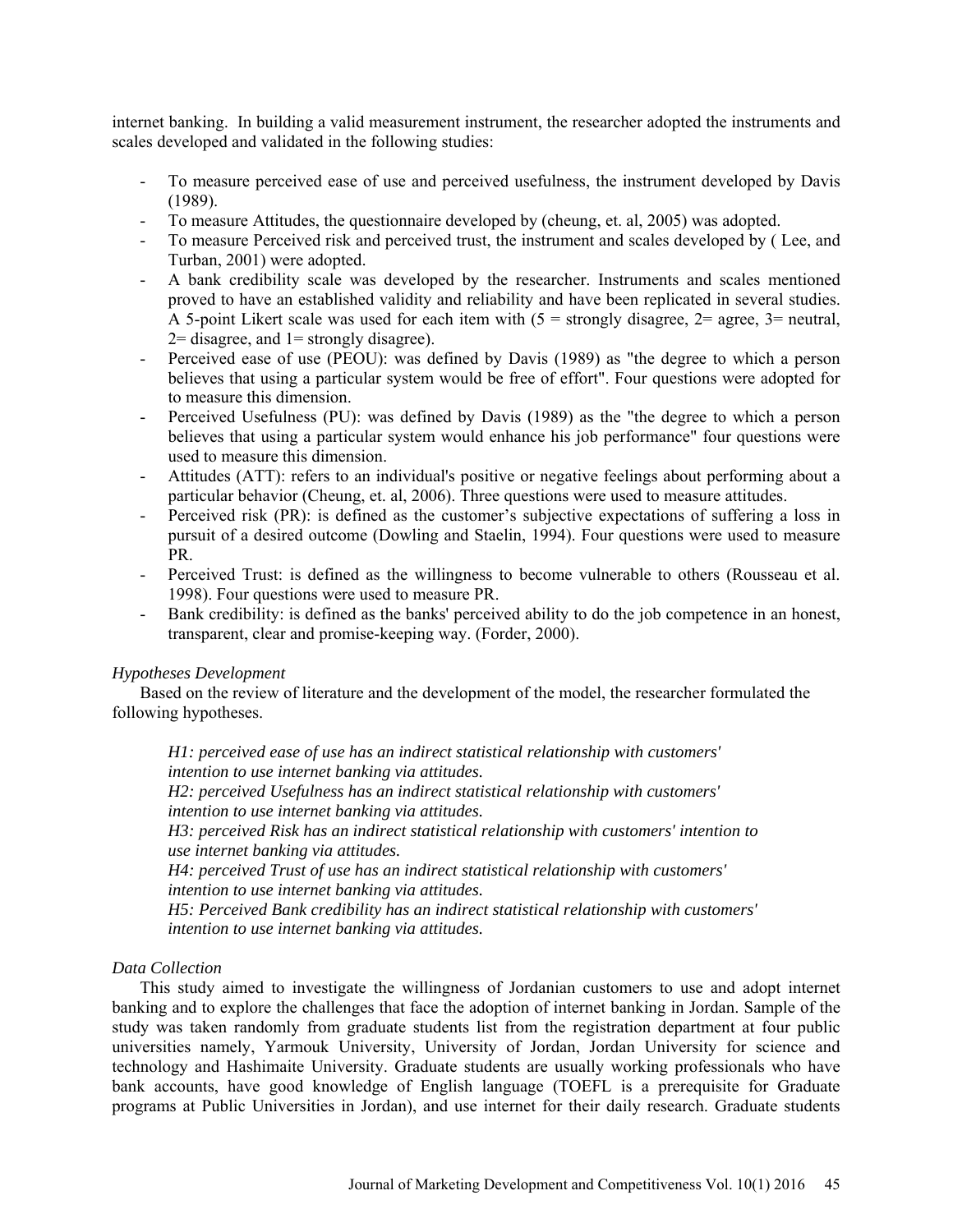usually have Pay checks paid through commercial banks. 500 surveys were distributed. 435 surveys were returned. 35 surveys were excluded for missing data or inconsistency in answering the survey by giving more than one answer to a question, which left 400 usable surveys for final analysis. The survey was administered in English and consisted of three parts. First part was a short covering letter explaining the aim of the research. Second part consists of questions about sample demographics, and the third part contains questions that are used to test customers' intention to use and adopt internet banking.

## *Methodology and Data Analysis*

A total of 400 usable questionnaires were entered into analysis. Table 1 shows the demographic characteristics of the respondents. Of the 400 respondents 55% were female; 64% were in the 20-49 age group; 70% came are working for the private sector ( This is expected in Jordan where the Private sector became an active investor specially after the privatization trend which took place starting 2009); and most of the respondents are studying for their graduate degrees in Business and Management.

| <b>Demographics</b> |                                        | <b>Frequency</b> | Percentage<br>(%) |
|---------------------|----------------------------------------|------------------|-------------------|
| <b>Gender</b>       | <b>Male</b>                            | 220              | 55                |
|                     | <b>Female</b>                          | 180              | 45                |
|                     | $20 - 29$                              | 120              | 30                |
|                     | 30-39                                  | 135              | 34                |
| Age                 | 40-49                                  | 70               | 18                |
|                     | 50 and above                           | 75               | 18                |
| Respondents'        | <b>Public sector</b>                   | 120              | 30                |
| <b>Institution</b>  | <b>Private sector</b>                  | 280              | 70                |
|                     | <b>Business</b> /<br><b>Management</b> | 215              | 53                |
| Graduate program    | <b>Education /Fine</b><br>Arts         | 75               | 19                |
|                     | Science/<br><b>Engineering</b>         | 110              | 28                |

## **TABLE 1 SAMPLE CHARACTERISTICS**

## *Exploratory Factor Analysis*

Preliminary regression analysis was conducted using mean of items representing each variable for each case. The purpose of the preliminary multiple regression test was to check for outliers and influential cases only. The test included Mahalanobis distance, Cook's D, Leverage standardized DFBeta, and the standardized residuals. Cases which exceeded the limit on more than one measure were deleted. To determine if the proposed constructs of the study have convergent validity, the researcher has tested the factor loadings of each item of the variable of interest. An exploratory factor analysis using SPSS was conducted on the survey data. The rotated factor matrix, resulting from a Varimax rotated principal axis factor extraction of the independent variables using the 1.0 eigenvalue cut-off criterion, is shown in Table 2, which indicates that seven factors emerged and reports their factor loadings. The data were tested using the SPSS Exploratory Factor Analysis (EFA) to evaluate the Cronbach's alpha, which ranged from .79 to .90. All factor loadings were larger than 0.5, representing an acceptable significant level of internal validity (Falk and Miller, 1992). The factor loadings ranged from .703 to .752 for Perceived Ease of Use, .595 to .705 for Perceived Usefulness, .584 to .728 for Perceived Risk, .552 to .737 for Perceived Trust,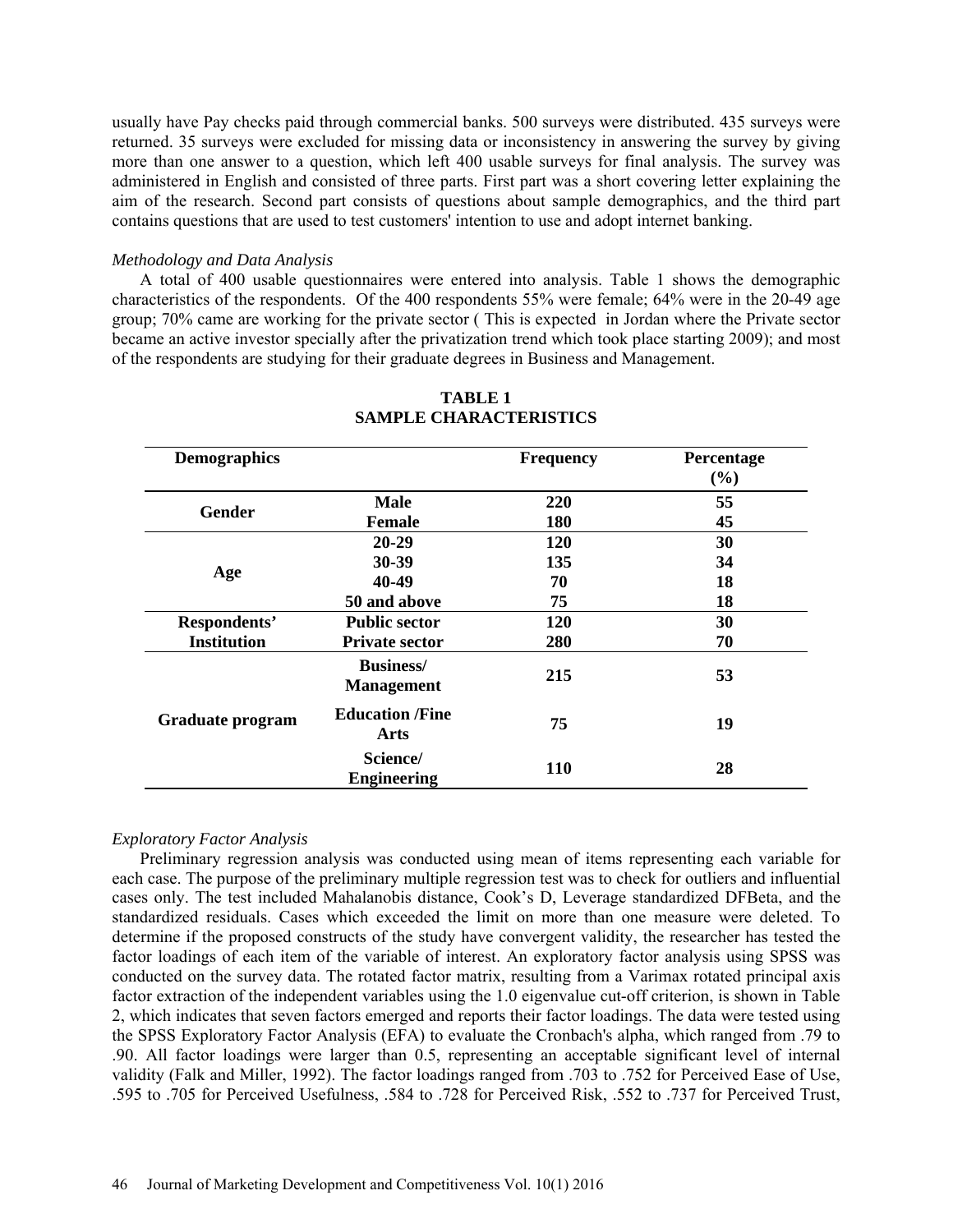.559 to .647 for bank Credibility, .621 to .732 for Attitudes, and .553 to .638 for Intention to use and adopt internet banking. Since all factor loadings were of an acceptable significant level, all 28 survey items were retained for further analysis.

| <b>Research Variables</b>                                                                             | Factor<br>Loading | <b>Cronbach</b><br><b>Alpha</b><br><b>Total</b><br><b>Cumulative</b><br>$\frac{0}{0}$ |
|-------------------------------------------------------------------------------------------------------|-------------------|---------------------------------------------------------------------------------------|
| <b>Perceived Ease of Use (PEOU)</b>                                                                   |                   | .90                                                                                   |
| Using the Internet Banking (IB) service is easy for me                                                | .752              |                                                                                       |
| I find my interaction with the IB services clear and understandable                                   | .731              |                                                                                       |
| It is easy for me to become skillful in the use of the IB services                                    | .716              |                                                                                       |
| Overall, I find the use of the IB services easy                                                       | .703              |                                                                                       |
| <b>Perceived Usefulness (PU)</b>                                                                      |                   | .89                                                                                   |
| Using the IB would enable me to accomplish my tasks more quickly                                      | .705              |                                                                                       |
| Using the IB would make it easier for me to carry out my tasks                                        | .682              |                                                                                       |
| I would find the IB useful                                                                            | .614              |                                                                                       |
| Overall, I would find using the IB to be advantageous                                                 | .595              |                                                                                       |
| <b>Perceived Risk (PR)</b>                                                                            |                   | .85                                                                                   |
| Internet banking is risky.                                                                            | .728              |                                                                                       |
| Banking on the Internet entails uncertainty or vulnerability                                          | .595              |                                                                                       |
| There are negative outcomes on Internet Banking.                                                      | .648              |                                                                                       |
| I find it dangerous to bank over the Internet.                                                        | .584              |                                                                                       |
| <b>Perceived Trust (PT)</b>                                                                           |                   | .87                                                                                   |
| Internet banking is unreliable.                                                                       | .721              |                                                                                       |
| Internet Banking cannot be trusted; there are just too many uncertainties                             | .737              |                                                                                       |
| In general, I cannot rely on Internet banks to do my financial transactions                           | .656              |                                                                                       |
| Anyone trusting Internet Banking is asking for trouble.                                               | .552              |                                                                                       |
| <b>Bank Credibility (BC)</b>                                                                          |                   | .79                                                                                   |
| The bank I deal with always keeps its promises.                                                       | .559              |                                                                                       |
| I have a close friendly relationship with my Bank personnel                                           | .594              |                                                                                       |
| My bank seldom make mistakes regarding my bank transactions                                           | .647              |                                                                                       |
| My bank always provides me with all the help I need. Definitely, I will<br>recommend it to my friends | .618              |                                                                                       |
| <b>Attitudes (ATT)</b>                                                                                |                   | .88                                                                                   |
| Using the IB is a good idea                                                                           | .732              |                                                                                       |
| I would feel that using the IB is pleasant                                                            | .696              |                                                                                       |
| In my opinion, it would be desirable to use the IB                                                    | .689              |                                                                                       |
| In my view, using the IB is a wise idea                                                               | .621              |                                                                                       |
| Intention (INT)                                                                                       |                   | .89                                                                                   |
| I would use the IB for my banking needs                                                               | .605              |                                                                                       |
| Using the IB for handling my banking transactions is something I would do                             | .638              |                                                                                       |
| I believe that using internet banking would be an amazing experience                                  | .594              |                                                                                       |
| I would see myself using the IB for handling my banking transactions                                  | .553              |                                                                                       |

# **TABLE 2 FACTOR LOADINGS**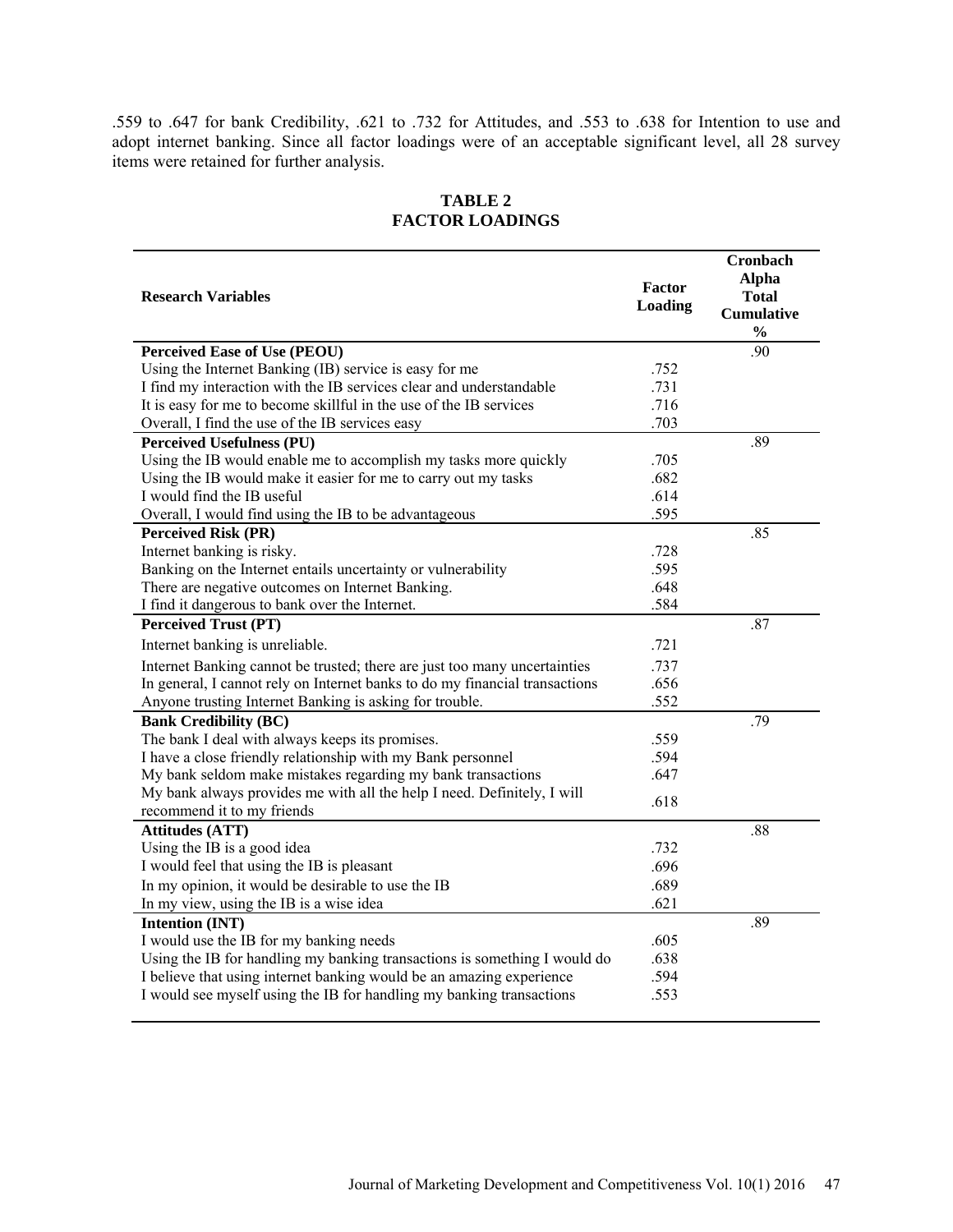|                              | $\overline{R}$        | $R^2$               | <b>Adjusted R</b>                | S d error of the<br><b>Estimate</b> |       |
|------------------------------|-----------------------|---------------------|----------------------------------|-------------------------------------|-------|
| <b>Model Summary</b>         | 0.361                 | 0.130               | 0.098                            | 0.867                               |       |
| <b>ANOVA Model</b>           | <b>Sum of Squares</b> | Df                  | <b>Mean Square</b>               | $\mathbb F$                         | Sig.  |
| <b>Regression</b>            | 15.273                | 5                   | 3.055                            | 4.064                               | 0.002 |
| <b>Residual</b>              | 108.244               | 394                 | 0.752                            |                                     |       |
| <b>Total</b>                 | 123.518               | 399                 |                                  |                                     |       |
|                              | <b>Unstandardized</b> | <b>Coefficients</b> | <b>Standardized Coefficients</b> |                                     |       |
|                              | B                     |                     | <b>Beta</b>                      | $\mathbf{t}$                        | Sig.  |
| (Constant)                   | 6.108                 |                     |                                  | 86.225                              | 0.000 |
| <b>Perceived Risk</b>        | 0.070                 |                     | 0.074                            | 0.940                               | 0.010 |
| <b>Perceived Trust</b>       | 0.009                 |                     | 0.009                            | 0.084                               | 0.040 |
| <b>Perceived Usefulness</b>  | 0.239                 |                     | 0.197                            | 3.151                               | 0.002 |
| <b>Perceived Ease of Use</b> | 0.176                 |                     | 0.175                            | 2.283                               | 0.024 |
| <b>Bank Credibility</b>      | 0.129                 |                     | 0.104                            | 1.716                               | 0.088 |
|                              |                       |                     |                                  |                                     |       |

## **TABLE 3 REGRESSION ANALYSIS**

## **TABLE 4 CORRELATION MATRIX**

|             | <b>Mean</b> | S.D. | <b>PEOU</b> | PU        | <b>PR</b> | <b>PT</b> | BC       | ATT      | IB     |
|-------------|-------------|------|-------------|-----------|-----------|-----------|----------|----------|--------|
| <b>PEOU</b> | 4.23        | 1.59 | ------      |           |           |           |          |          |        |
| PU          | 4.15        | 1.63 | $0.31*$     | ------    |           |           |          |          |        |
| <b>PR</b>   | 4.10        | 1.42 | $-0.11**$   | $-0.17**$ | ------    |           |          |          |        |
| <b>PT</b>   | 4.58        | 1.55 | $-0.22**$   | $-0.15**$ | $-0.27**$ | ------    |          |          |        |
| BC          | 3.95        | 1.61 | $0.26**$    | 0.08      | $-0.33**$ | $-0.29**$ | ------   |          |        |
| <b>ATT</b>  | 4.20        | 1.51 | $0.22**$    | $0.13**$  | $-0.28**$ | $-0.30**$ | $0.32**$ | ------   |        |
| <b>IB</b>   | 4.31        | 1.39 | $0.23**$    | $0.29**$  | $-0.19**$ | $-0.28**$ | $0.33**$ | $0.25**$ | ------ |

\*\*Correlation is significant at a 0.01 level

\*Correlation is significant at .05 level

Next, regression analysis was conducted to find out how different factors affect the intention to adopt and use internet banking. Results are shown in Table 3. The regression results show that PR  $(t= 86.225,$ p<.000), PT (t= 0.940, p< 0.010), PU (t= .3.151, p< 0.040), PEOU ( t= 2.283, p<0.024) are all statistically significant and the overall Model was statistically significant as well ( $R2=0.130$ ,  $p < .0002$ ). BC was almost significant with the five percent level ( $t=1.716$ ,  $p<0.088$ ).

To further test the proposed hypotheses, the researcher finally run a correlation analysis to explore the association and direction of relationships among research variables. Table 4 shows the bi-variate correlation coefficients of the variables in the research model. The findings in the table present that all the variables included in the study are correlated to each other. The association between PEOU, PU and ATT were previously tested and validated by Davis (1989). The table also shows negative correlations between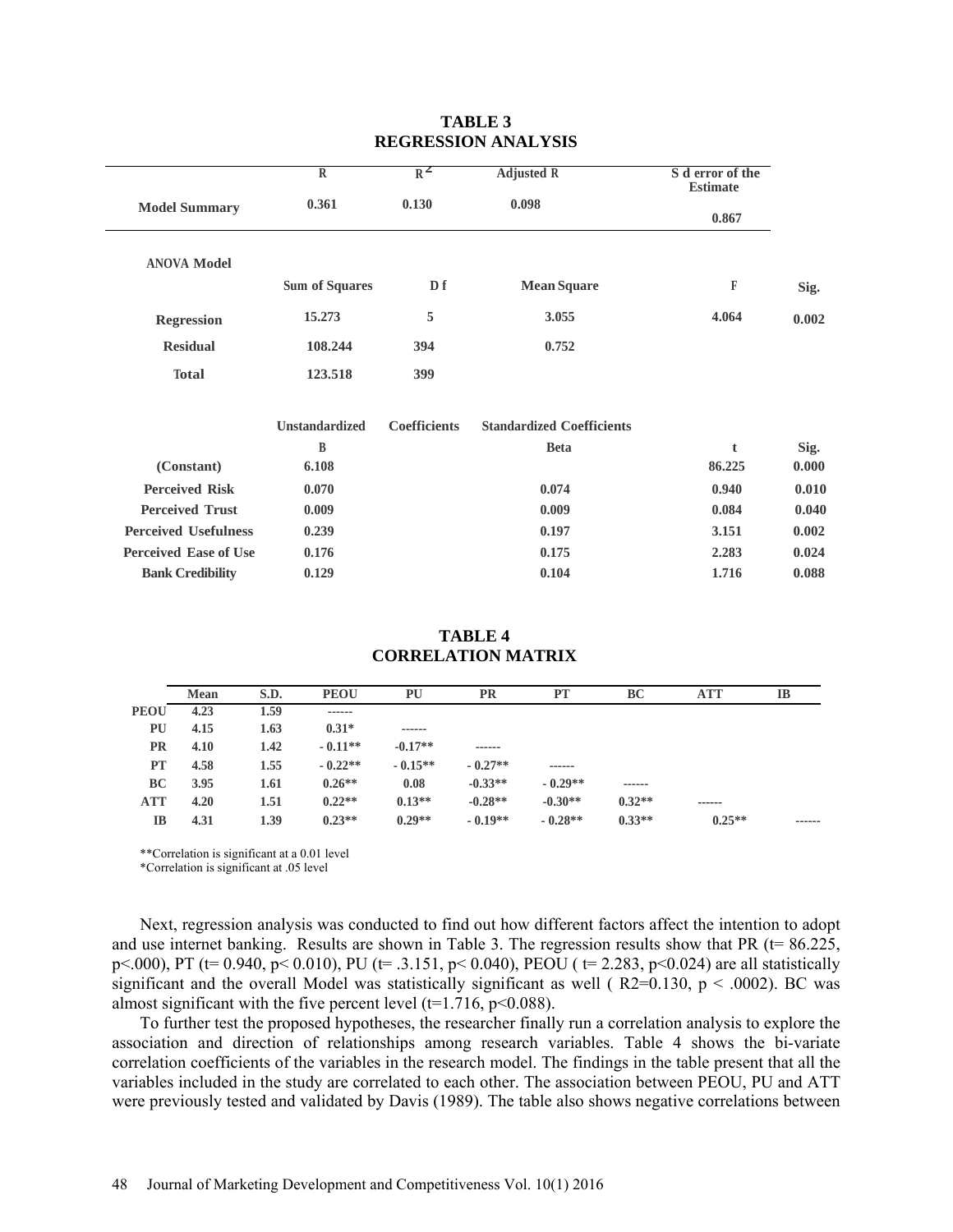PR and PT ( $r= -0.27**$ ), PR, PT and all other variables which indicates the strong effect pf PR and PT on consumers' attitudes to use and adopt IB. This finding was also proved by Cheung, et al (2006), Hutchison and Warren (2003), Alsajan and Dennis (2010) and Suh and Han (2002). A positive correlation (r= 0.25\*\*) between Attitudes and intention to use and adopt IB was found. Similar findings were established by Banan (2010), Riffai, et al (2011), and Nor et al (2010).

## **Summary and Conclusion**

The primary purpose of this study was to study consumer acceptance of internet banking in Jordan and to explore the factors affecting this new phenomena in light of the technology Acceptance Model (TAM) embedded with new proposed variables derived from electronic commerce, internet shopping, and internet banking literature. The model the researcher developed proposed that internet banking acceptance is affected by the variables derived by the TAM ( PEOU, PU) and three other variables referring to Perceived Risk, Perceived Trust and bank Credibility. The Model was tested with 400 Jordanian consumers. After conducting a factor analysis, five factors were identified suggesting that PEOU, PU, PR, PT, and BC have an impact of the acceptance to adopt and use internet banking. The results of the Regression Analysis conducted on the five factors indicate that Perceived Risk and Perceived Trust found to be the most influential factors affecting the use of internet banking. The finding refers to the fact that Jordanians experience high level of both uncertainty avoidance and power distance (Hofested, 1993), since banking over the internet entails uncertainty and risk. Jordanians also prefer to see and touch products ( Alkailani and Kumar, 2012) and prefer face-to-face communication ( Alkailani, et al,2013) and trust the "seen" over the "unseen" or "virtual". This finding is in line with other studies ( e.g . Abu Shannab et al, 2010; Almajali and Mat, 2011; Awamleh et al, 2003).

Perceived ease of use and perceived usefulness were also statistically significant. This findings support the work of Davis (1989) which found that PEOU and PU has an impact on technology acceptance. Bank credibility was almost statistically significant variable in the Model. Schneider (2011) found that products and services with credible reputation are easier to be marketed over the web.

#### **Theoretical Contribution**

The results presented contributed to the existing literature in different ways. This research paper represents one of the first articles to investigate internet acceptance in the Middle East which will a contribution to the body of internet banking literature by providing insights on the factors affecting internet banking acceptance in a culture different than those investigated before. The results support Davis (1989) by showing that PEOU and PU are critical factors influencing the acceptance of new internet banking technology. Moreover, Perceived Risk and Perceived Trust were found to have a strong relationship with internet banking acceptance. The results support previous internet banking studies which investigated the issue of Security, Trust and Risk in electronic commerce settings (Liao and Chueng, 2002; Featherman and Pavlou, 2003; Dowling and Staelin, 1994; ( Kusima, 2007, social; Gikandi and Bloor, 2009; McKnight and Chervany, 2001; Alkailani and Kumar, 2012; Alkailani, et. al, 2013).

## *Managerial Contribution*

The results of the study provide bankers and financial managers information about those factors affecting the acceptance of internet banking. Results give managers a guide on how to overcome challenge and making the internet banking experience acceptable and rewarding for customers. In the development of internet banking services, software developers as well as web designers should emphasize the issue of security to reduce both perceived risk and perceived trust customers might experience while using internet banking systems. It is recommended that banks give assurances and guarantees to customers that internet transactions are secured and the bank will carry full responsibility of any financial losses that might happen. Marketing-wise, the bank should emphasize the convenience and benefits internet banking transactions entail. Promotional campaigns as well as advertisements should highlight the benefits of internet banking.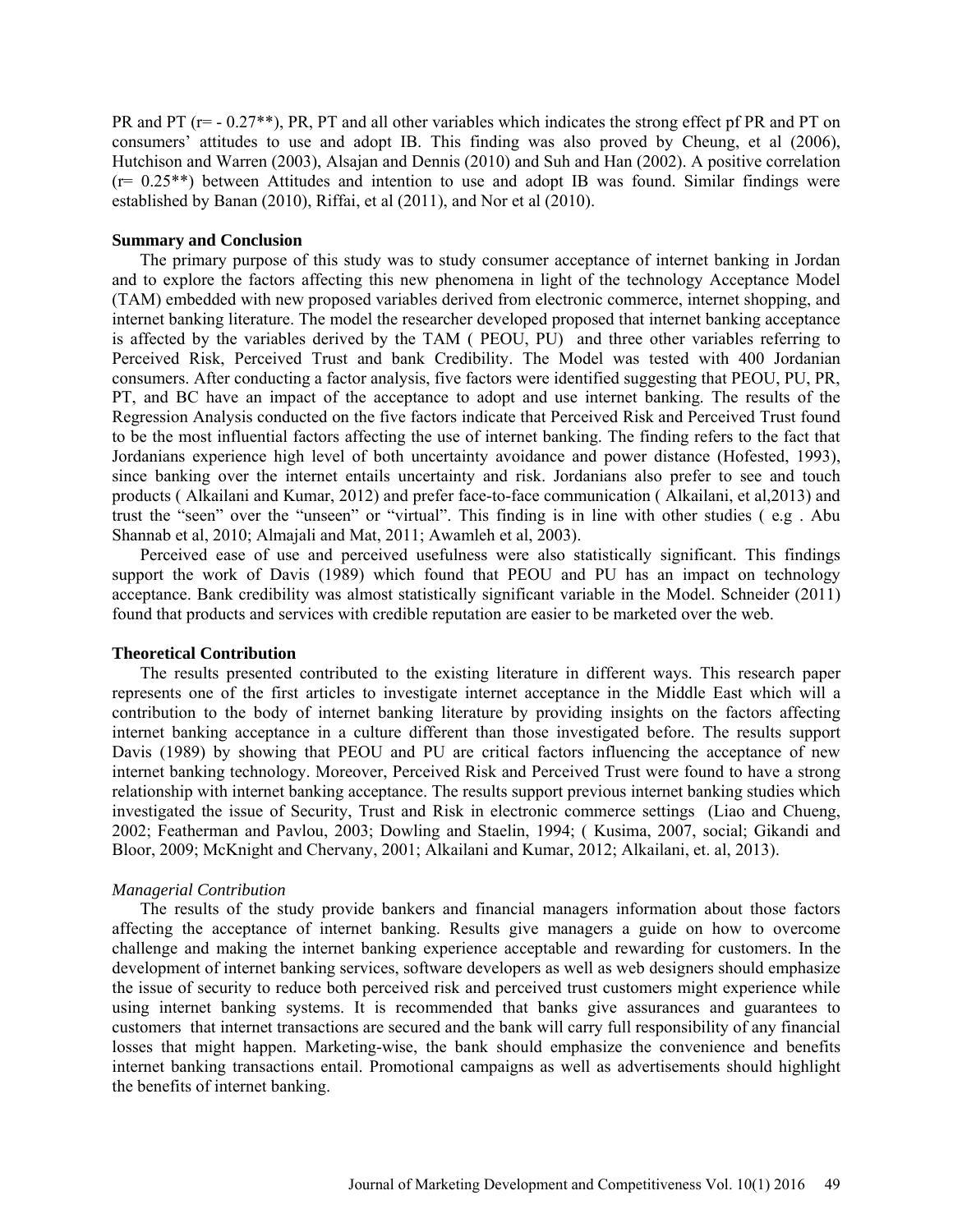#### **Limitations and Future Research**

The study has several limitations that affect the reliability and validity of the findings which will limit the ability to generalize them. Although the sample size is large and sufficient to carry out such a research, it consisted of Jordanian graduate students only which will affect the generalization of the findings. The questionnaire was administered in English assuming that students are all at the same level of English Language proficiency. The results are generalizable only to bank customers in Jordan and might not be generalizable to other cultures. The study did not test the moderating effect of demographics that might affect the level of acceptance of internet banking. The proposed Model is missing some of the variables investigated before by other researchers (see: Venkatesh and davis,2000; Venkatesh and Morris,2000) and considered important such as subjective norms and cognitive instrumental processes.

Future study could be on internet banking using a more representative sample and including more variables in the extended model. It would also be worthwhile to test differences of demographics such as gender and educational level on the acceptance of internet banking. The effect of cultural dimensions as intervening factors could be investigated to explore the effect of culture on accepting internet banking and find out if any differences between cultures exist with regard to internet banking acceptance.

## **REFERENCES**

- Abu Shanab, E., Pearson, M., and Setterstrom, A. (2010). Internet Banking and Customers' Acceptance in Jordan: The unified Model's Perspective. *Communications of the Association for Information System, 26(23), 493-524.*
- Abbad, M., Abba, R., and Saleh, M.(2011). Limitations of e-commerce in developing countries: Jordan Case. *Education, Business and society, 4(4), 280-291.*
- Alam, S., Khatibi, A., Santhapparaj, A., and Talha, K.(2007) Development and prospects of internet banking in Bangladesh. *Competitive review: An international Business Journal, 17(1/2), 56-66.*
- Alkailani, M., Azzam, I. , & Athamneh, A. (2012). Replicating Hofstede in Jordan: Ungeneralized, Reevaluating the Jordanian Culture. *International Business Research, 5(4), 71-80.*
- Alkailani, M., & Kumar, R.(2011). Investigating Uncertainty Avoidance and Perceived Risk for Impacting Internet buying: A study of three cultures. *International journal of Business and Management,6(5), 76-92.*
- Al-majali, M., and Mat, N.(2011). Modeling the Antecedents of internet banking service adoption( IBSA) in Jordan: A structural Equation Modeling (SEM) approach. *Journal of Internet Banking and Commerce, 16(1).*
- Alsajjan, B., and Dennis, C.(2010). Internet banking acceptance model: cross-market examination. *Journal of business research, 63, 957-963.*
- Awamleh, R., Evans, J., and Mahate, A.(2003). Internet banking in emerging markets: The case of Jordan. *Journal of Internet Banking and commerce.*
- Bauer, A.(1960). Consumer behavior as risk taking in dynamic marketing in a changing world. *American Marketing Association, 389-398.*
- Banan, M.(2010). E-banking and managerial challenges. *Georgian electronic scientific journal, 24.*
- Bauer, K., and Hein, S.(2006). The effect of heterogeneous risk on the early adoption of internet banking technologies. *Journal of banking and Finance, 30, 1713-1725.*
- Bhimani, A.(1996). Securing the commercial internet. *Communicatios of the ACM. (6), 9, pp 29-35.*
- Blinder, A (2000). Central Bank Credibility, Why do we care and how we build it?. *The American Economic Review.*
- Casalo, L., Flavian, C., and Guinaliu, M.(2008). The role of satisfaction and website usability in developing customer loyalty and positive word-of-mouth in the e-banking services. *International journal of bank marketing, 23(6), 399-417.*
- Centeno, C.(2004). Adoption of internet services in the acceding and candidate countries, lessons from the Internet Banking case. *Telematics and Informatics, 21, 293-315.*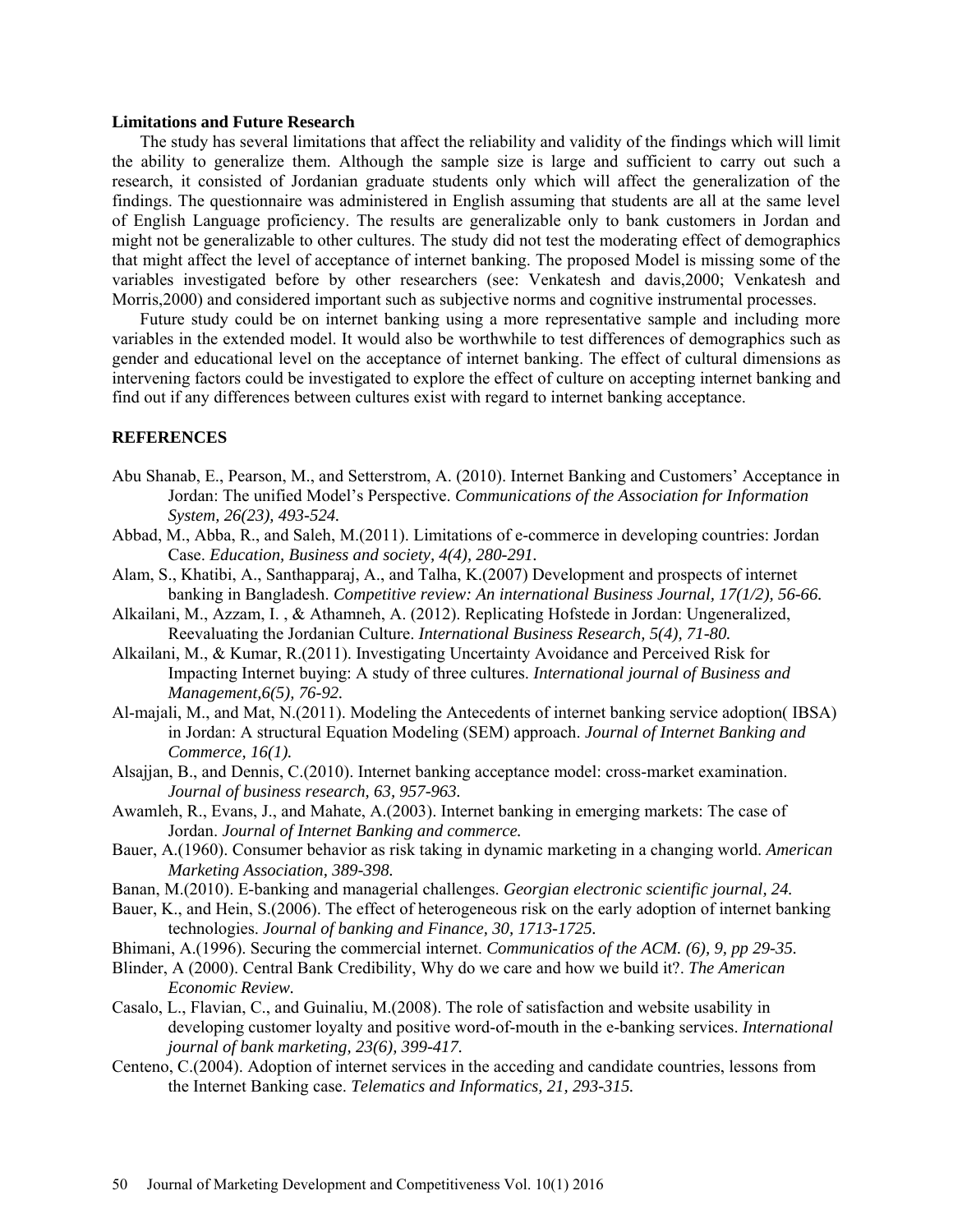- Cheung, T., and Liao, Z.(2002). Internet-based e-banking and consumer attitudes: an empirical study. *Information and management, 39, 283-295.*
- Cheng, E., lam, D., and Yeung, A.( 2006). Adoption of internet banking: An empirical study in Hong Kong. *Decision Support Systems, 42, 1558-1572.*
- Cheung, T., and Liao, Z. (2002). Internet-based e-banking and consumer attitudes: an empirical study. *Information and management, 39, 283-295.*
- Eriksson, K. and Sharma, D (2003). Modeling Uncertainty in Buyer Seller Relationships. *Journal of Business Research, Vol. 56, pp. 961-970.*
- Davis, D., Bagozzi, P., and Warshaw, R. (1989). User acceptance of computer technology: a comparison of two theoretical models, *Management Science, 35 982–1003.*
- Davis, D.(1989). Perceived usefulness, perceived ease of use, and user acceptance of information technology, *MIS Quarterly, 13, 319–336.*
- Falk, F. and Miller, B (1992). *A primer for soft modeling*, Akron, OH: University of Akron press.
- Fishbein, M.A. and Ajzen, I., (1975). *Belief, Intention and Behavior: An introduction to Theory and Research.* Addison-Wesley, Reading, Massachusetts.
- Forder, J (2000). Credibility in context: Do central bankers and economists interpret the term different. *Eco Journal Watch, 1(3), 413-426.*
- Gefen D. Straub D. The relative importance of perceived ease of use in IS adoption: A study of ecommerce adoption. *Journal of the Association for IS 2000,1, 1-28.*
- Gikandi, J., and Bloor, C.(2010). Adoption and effectiveness of electronic banking in Kenya. *Electronic commerce adoption and application, 9, 277-282.*
- Hofstede, G , ( 1993). Cultural constraint in management theories. *Academy of Management Executive, Vol. 7 No. 1, pp. 81-92.*
- Hofstede, G. (1998). Attitudes, Values and Organizational Culture: Disentangling the Concepts. *Organization studies, 19(3),477-492.*
- Hofstede, G. (2001). *Culture's consequences* (2nd ed.). Thousand Oaks: Sage publishing.
- Hutchinson, D., and warren, M.(2003). *Security for internet banking: a framework. Logistics Information management, 1, 64-73.*
- Hu, Y., and Liao, P.(2011). Finding critical criteria of evaluating electronic service quality of internet banking using fuzzy multiple-criteria decision making. *Applied Soft Computing, 11, 3764-3770.*
- Jayawardhena, C., and Foley, P.(2000).Changes in the banking sector-the case of internet banking in the UK. *Internet research: electronic Networking Applications and Policy, 10(1), 19-30.*
- Khrawish, H. and Al-Sa'di, N.(2011). The Impact of e-bank profitability: Evidence from Jordan. *Middle Eastern finance and Economics. 13.*
- Kuisima, T., Laukkanen, T., and Hiltunen, M. (2007). Mapping the reasons for resistance to internet banking" A means-end approaches*. International Journal of Information Management, 27, 75-85.*
- Lee, M.(2009). Factors influencing the adoption of internet banking: An integration of TAM and TPB with perceived risk and perceived benefit. *Electronic commerce research and Publication, 8, 130-141.*
- Malhotra, P., and Sing, B.(2007). Determinants of internet banking adoption by banks in India. *Internet Research, 17(3), 323-339.*
- Maenpaa, K., kale, S., Kuusela, H., and Mesiranta, N.( 2008). Consumer Perceptions of internet banking in Finland: The Moderating effect of familiarity. *Journal of retailing and consumer services, 15, 266-276.*
- Mansumitrachai, S., and Chiu, C.(2012). Adoption of internet banking in UAE: factors underlying adoption characteristics. *International Journal of Management and Marketing research, 5(1).*
- Murillo, R., Llobet, G., and Fuentes, R.(2010). Strategic online banking adoption. *Journal of banking and Finance, 34, 1650-1663.*
- Nor, K., Sutanonpaiboon, J., and Mastor, N.( 2010). Malay, Chinese, and internet banking. *Chinese management Studies, 4(2), 141-153.*